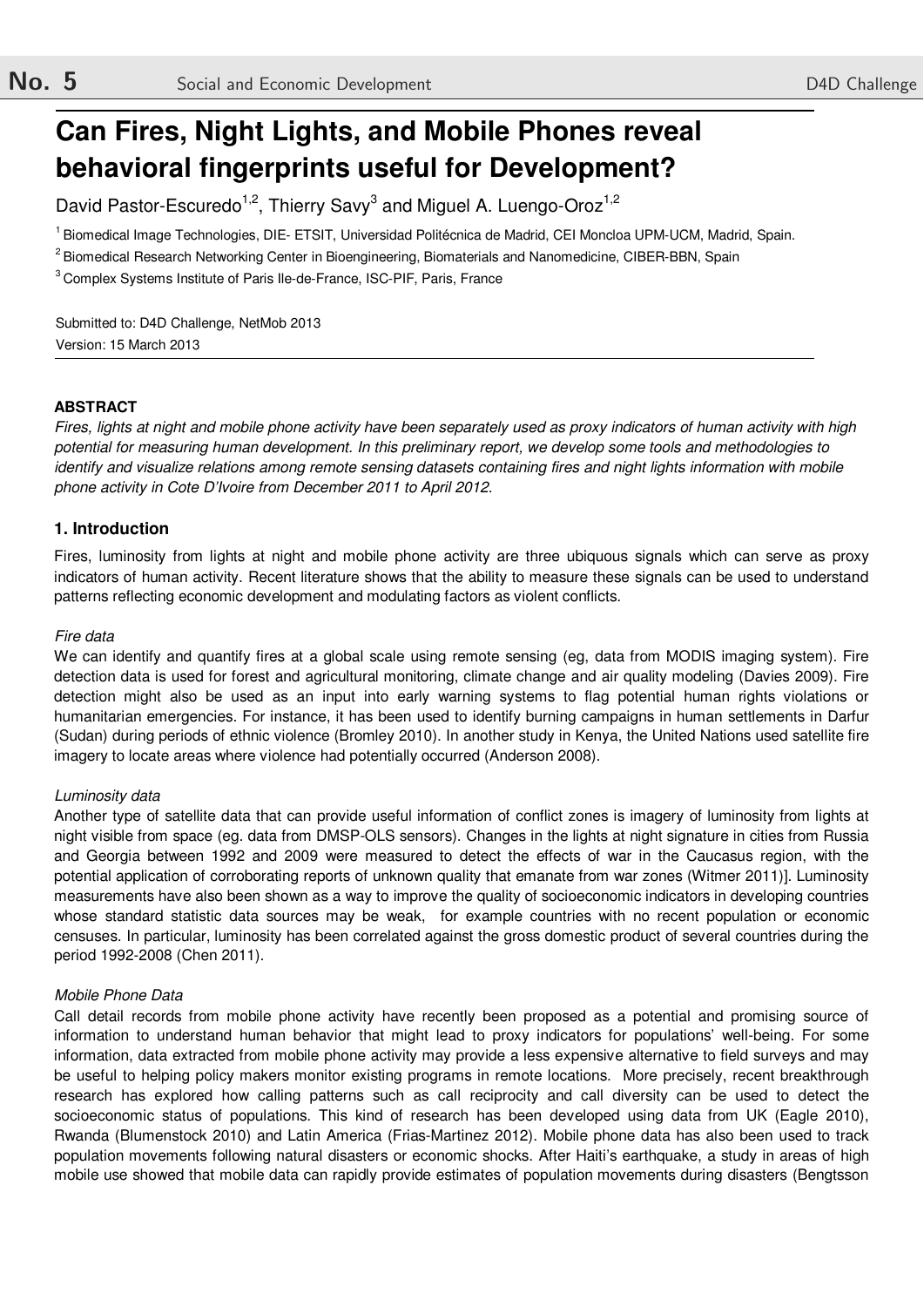2011, Lu 2012). Another recent study in Kenya showed correlations between mobile phone data used to measure populations movements on weekly, monthly, and annual time scales with data on change in residence from the national census conducted during the same time period (Wesolowski 2013). These methods have also been used to understand migration in urban settlements (slums) in Kenya o infer information on informal employment (Wesolowski 2010). In another example, spatially explicit mobile phone data and malaria prevalence information from Kenya have been used to identify the dynamics of human carriers that drive parasite importation between regions (Wesolowski 2012).

In this report, we present our preliminary research devoted to understand how to merge, visualize and analyze information from mobile phone call detail records with remote sensing - fire and light - data in order to discover potential applications for development. First, assuming the hypothesis that mobile phone activity can be used to understand human behaviours, we will explore some relationships between mobile phone activity, lights at night, and locations with significant fires. Then, we present our on-going efforts to develop a visualization software able to integrate data contained in the call detail records with mapping and remote sensing information (in this case, fire and light). The initial purpose of these tools is to better understand what types of questions related to development is possible to ask with these types of data, and which are the right tools that can be used to answer them. Therefore, we close the report with some open questions and ideas that we hope can be used to explore new research ventures.

# **2. Data**

# **2.1 D4D Data**

The mobile phone datasets are based on anonymized Call Detail Records (CDR) of phone calls and SMS exchanges between a subsample of Orange's customers in Ivory Coast. The datasets were made available under the Data for Development Challenge and their description can be found here (Blondel 2012).The data covers a total of 3600 hours between December 1, 2011 and April 28, 2012. Due to technical reasons data is missing for total period of about 100 hours. In particular, in this research, we have used two types of data:

*a- Antenna-to-antenna traffic.* For 1231 antennas with a precise geographic location, the number of calls as well as the duration of calls between any pair of antennas has been aggregated hour by hour. This data is available for the entire observation period and represents a subset of the communications between Orange customers.

*b- Individual Trajectories: High Spatial Resolution Data.* Individual movement trajectories can be approximated from the geographic location of the cell phone antennas during calls. This dataset contains high resolution trajectories of 50000 randomly sampled individuals over two-week periods. To protect privacy new random identifiers (individuals) are chosen in every time period. Time stamps are rounded to the minute.

### **2.2 Fire data**

Using the NASA FIRMS resource that provides fire detection at a global scale (earthdata.nasa.gov/firms), we have filtered all the fires occurring in a geographical bounding box that covers Cote d'Ivore. In total, we have found 59469 fires between December 1, 2011 and April 28, 2012 in the selected region (see Fig1.a). The fires are detected using data from the MODIS instrument, on board NASA's Aqua and Terra satellites (Davies 2009). The satellites take images as it passes over the earth, acquiring data continuously and providing global coverage every 1-2 days. Fire detection is performed using an algorithm that exploits the strong emission of mid-infrared radiation from fires. However there is no information about the thermal anomaly that is detected - eg. it can be an agricultural fire, an urban fire or a flare from gas. A MODIS active fire detection represents the center of a 1km (approx.) pixel flagged as containing one or more actively burning hotspots/fires. It is not possible to determine the exact size of a fire represented by 1 pixel, but studies have shown that in good acquisition conditions a fire with a size of 1000m<sup>2</sup> can be reasonably detected (Giglio 2003).

### **2.3 Lights at night data**

We have downloaded satellite imagery from the Visible Infrared Imager Radiometer Suite (VIIRS) sensor on board the NASA-NOAA Suomi NPP satellite (npp.gsfc.nasa.gov/). The data was acquired in April and October 2012 and is a global composite of cloud-free images utilizing the day-night band of VIIRS. For this research, we have used a subsampled image covering Cote d'Ivoire with a resolution of 3km per pixel (see Fig1.b).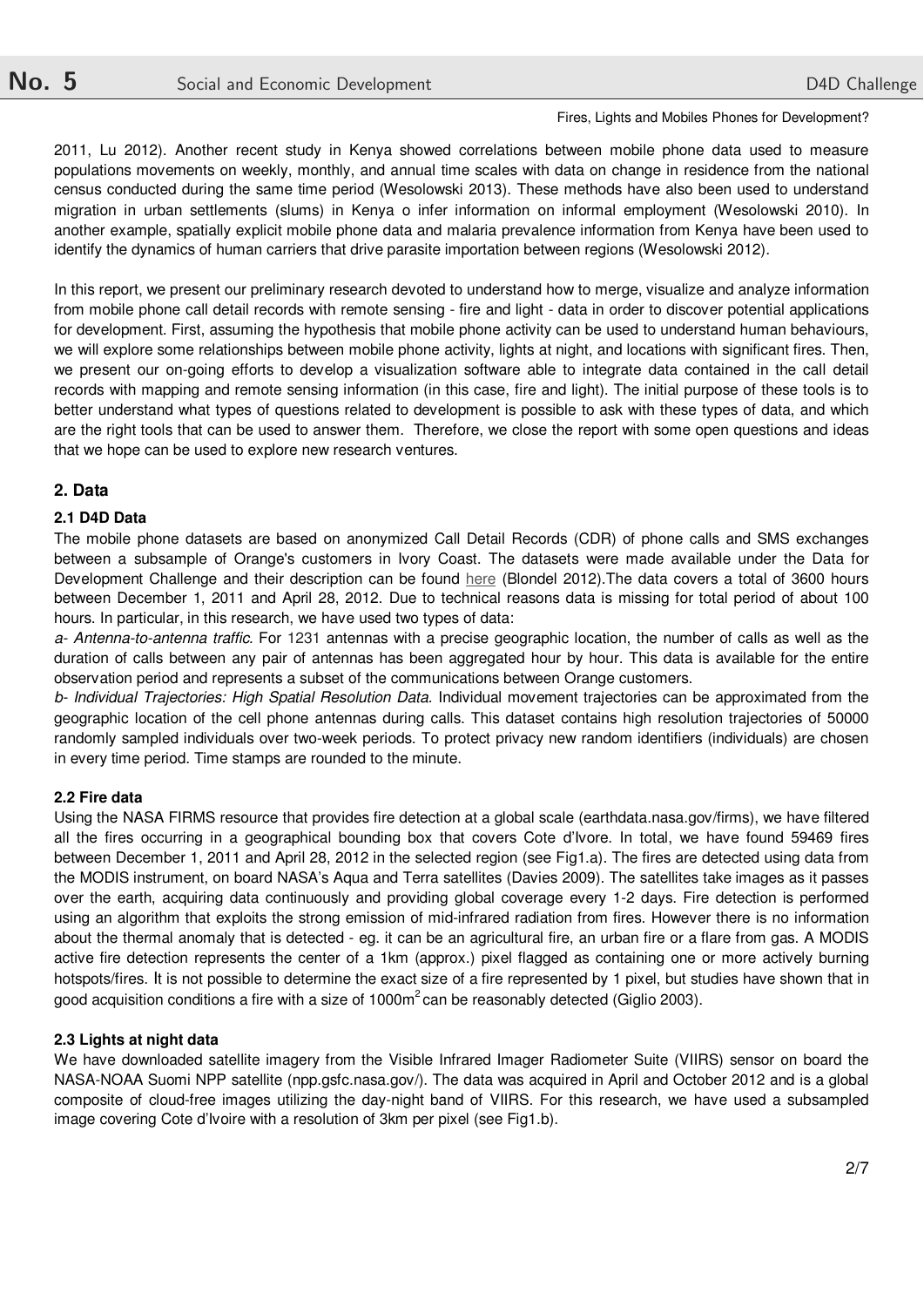#### **3. Mobile phone data analysis in fire spots**

#### **3.1 Characterizing fires locations with night lights information and CDRs**

We crossed the geographic location information from the available antennas and the fires. During the studied time interval, we identified 95 antennas at less than 1km distance of a fire, 81 antennas had a unique fire and 14 antennas were affected by two fires - making a total of 109 fires (see Fig1.c).

Based on the hypothesis that luminosity at night is correlated with population and economic activity, we set up a classification system devoted to automatically identifying the urban and rural areas using the lights at night information. With this system we classified the nature of the 95 places with both a mobile phone antenna and a fire during the studied period. For each one of the antenna positions, we integrated the intensity signal of the light at night imagery in an area with a 7.5 km radius. These values were clustered into 3 classes using a k-means algorithm. The resulting classes were composed by 8, 15 and 72 locations. A visual inspection of the elements of each class, both in the lights at night imagery and in Google Maps, revealed that the cluster with 8 locations corresponds to big cities (eg. Abidjan), the cluster with 15 elements signals small cities and the larger class corresponds to remote rural areas and some roads (see Fig1.f). In order to asses this type of classification – from urban to rural, we selected all the individual trajectories (from dataset *b*) that passed by a fire the same day of the fire detection. We found that for 18% of the antennas, no trajectory was logged that day. We do not know if it is because of the impact of the fire –ie. the network went down -, or if it is due to the low population sampling in the mobile phone data. From the remaining antennas with at least one person logging the day of the fire, we measured the number of individual trajectories for each cluster. The result shows a direct relationship between the number of trajectories and the urban-rural classification obtained from the lights data (see Fig.1d). This suggests that both mobile traffic and lights at night are proxies for the urban-rural classification of the fire locations.

In a second experiment, we explored the potential impact of fires at the antenna level (starting and terminating calls) at a short time scale of a few days. We added the number of calls per hour of all the antennas in each of the clusters after a temporal alignment with the fire date  $(t=0$  is 12h of the day of the fire). The mobile phone activity is given by hour, while for the fire temporal resolution it is daily. When adding the activity of all the antennas of a category, in order to avoid over representation of a single antenna with many calls, we normalized the number of calls per hour of each antenna by the maximum number of calls in the same antenna during five days centered in the fire date. That is, we obtained the mean number of calls per hour from two days before a fire until two days after that fire (see Fig1.g). Interestingly, we observed that the day after the fire, there are more calls in the morning and less in the evening. In rural areas, the typical pattern of daily calls has a couple of peaks, one in the morning and one in the evening – being the latter of slightly higher intensity. We noticed that after a day with a fire event, the intensity of the two peaks was inverted, that is, more calls in the morning than in the evening. This might be because people are seeking information on what happened. Two days after the fire, the typical pattern is recovered, suggesting a rapid resumption of normal activity (at least in most of the cases). In the small city category, we observed a large increase of terminating calls in the morning of the day after the fire, which again might be associated to the requests for information attention-worthy events. In the big cites, our data indicate that fires result in a reduced number of calls.

We also tried to explore potential longer term effects that might be caused by devastating fires. However, we obtained very unstable results when examining patterns at a weekly-monthly time scale. We suspect that it is due to non-uniform calling patterns in the analyzed antennas, which brings an additional level of complexity. When examining the data at daily scale, we found three patterns that make any kind of temporal alignment around fires a difficult task (see Fig1.e). First there is an inherent pattern in the mobile phone activity of Orange customers in Cote d'Ivoire: there are many calls at the beginning of the month, with a decreasing drift until the end of the month. We think that this is pre-paid phone typical pattern – people have money at the beginning of the month so they top-up their sim cards. It would be interesting to know the proportion of pre-paid and contract subscribers for a deeper study of this effect. Second, during the period analyzed from December to April 2012- we observed that for antennas in several regions there are fewer calls around Christmas. Third, there are some punctual spikes of activity, as the  $1<sup>st</sup>$  of January or the  $1<sup>st</sup>$  of March. All these factors point to an open question on how to aggregate the information from different antennas occurring at different times points -in our case when fire is detected – at a temporal scale in the order of weeks or months.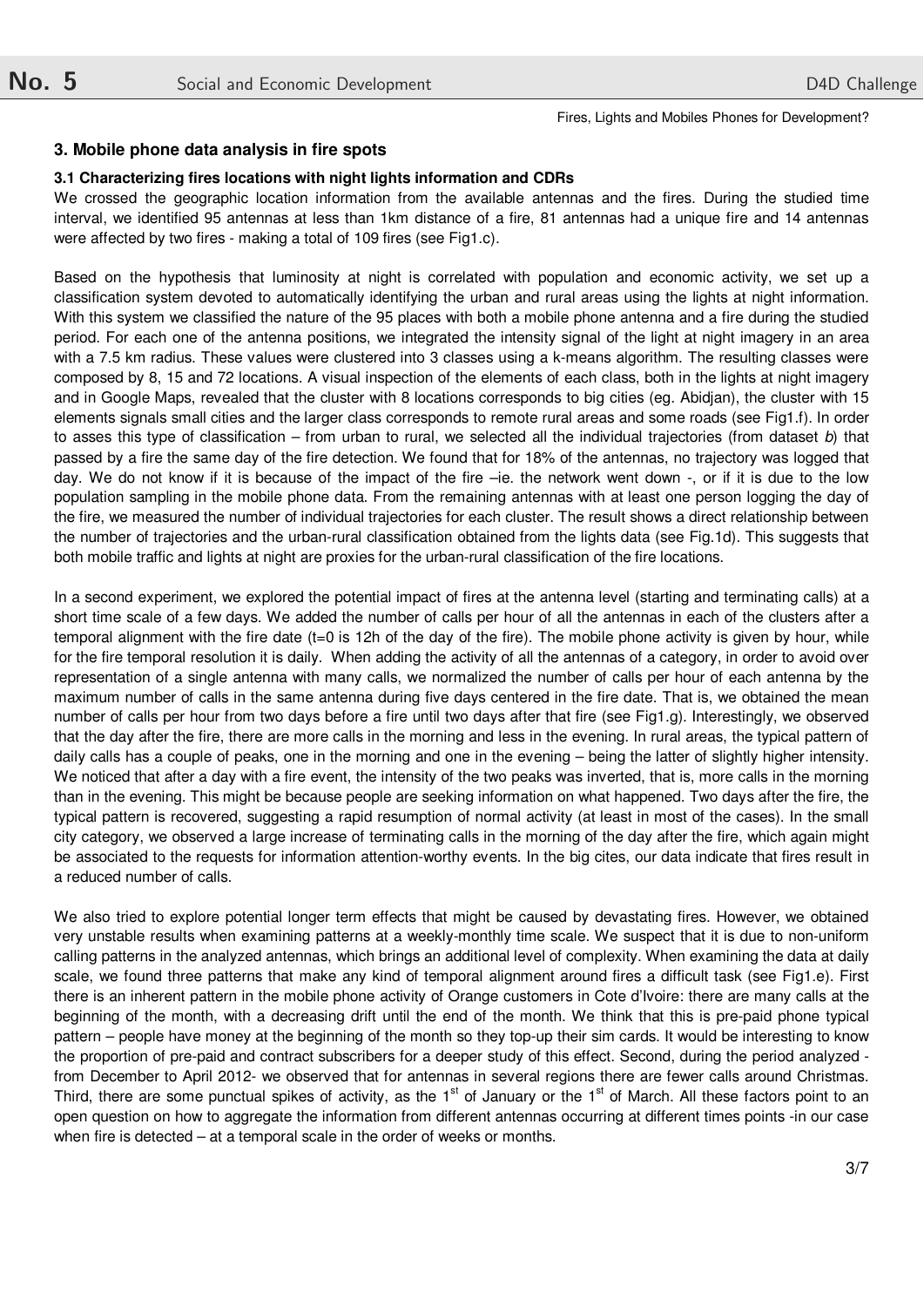

# **Figure 1**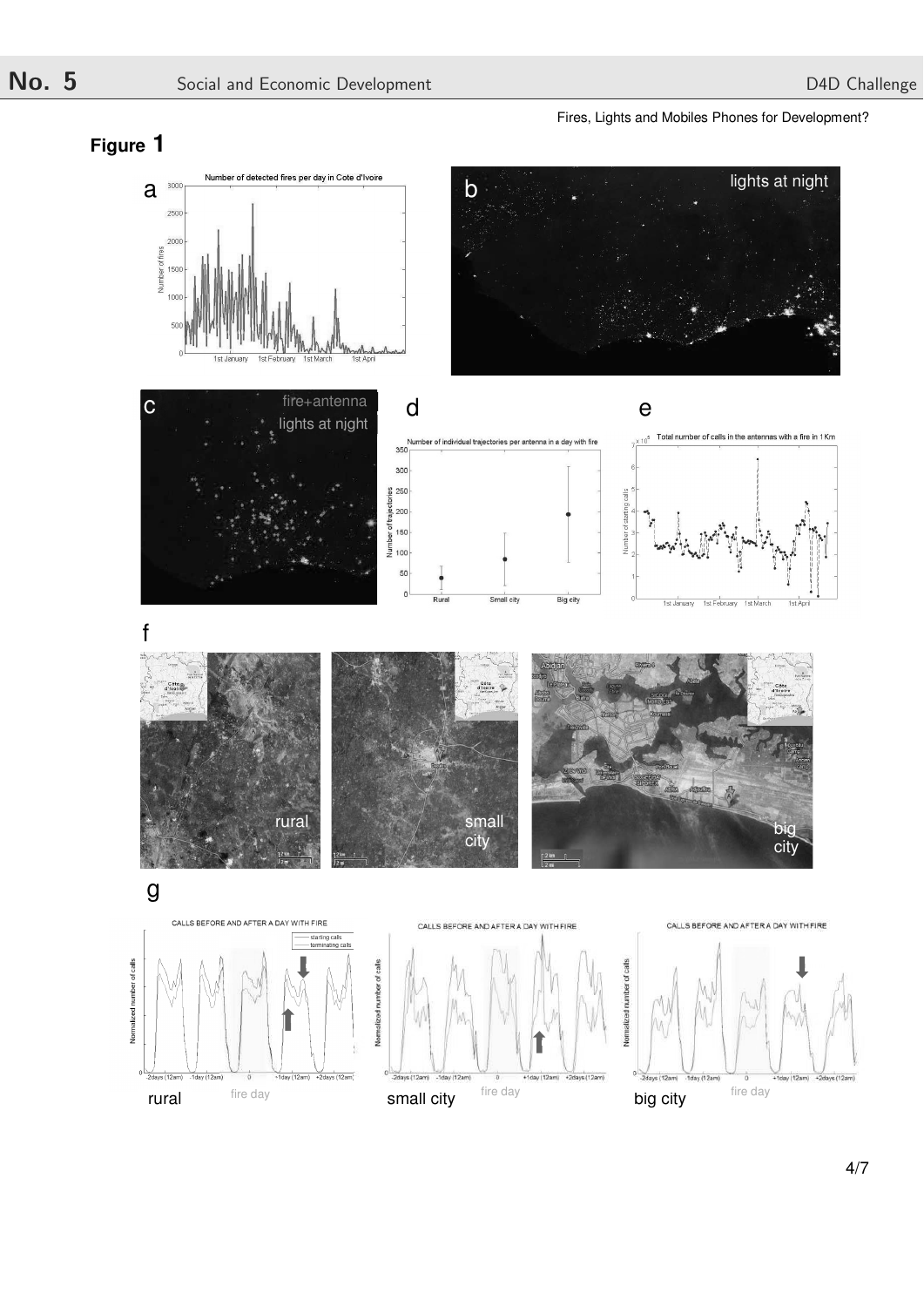#### **3.2 Visualizing Dynamic Call Detail Records**

The previous analyses reinforced the idea that handling complex geo-localized information as mobile phone activity and fire data requires the development of dedicated visual analytics tools capable of showing the data in a comprehensive manner. There exist available ad-hoc visualization platforms that allow seeing general mobile traffic statistics at high scale (eg. www.geofast.net) and some non-interactive demonstrative videos (eg. www.villevivante.ch/). However, there is not a standard interactive visual analytics platform that allows to visually understanding individual trajectories of this nature with high spatio-temporal resolution. Because of this, we have developed the basic architecture of an interactive visualization platform focused on providing a multiscale and dynamic view of the individual trajectories and their spatial relations together with heterogeneous databases such as the detected fire locations. This platform - so-called MOBILOMICS (www.die.upm.es/im/archives/mobilomics/)- has been developed using *Processing* language (processing.org/) and the *Unfolding Maps* library (unfoldingmaps.org/) and allows us to load several maps from OpenStreetMap (licensed under the Open Data Commons Open Database License), mobile phone trackings and specific spatio-temporal events. With this platform, we can browse and explore the data in space and time at different scales, searching and selecting specific subsets of individual trajectories that share similar characteristics. As a visualization example, in Fig2, we see a capture that shows all the trajectories of people that logged the same day that a fire occurred in three different antennas corresponding to each of the 3 categories: rural – small city – big city.





**Displacement before the fire Displacement the day of the fire Displacement after the fire**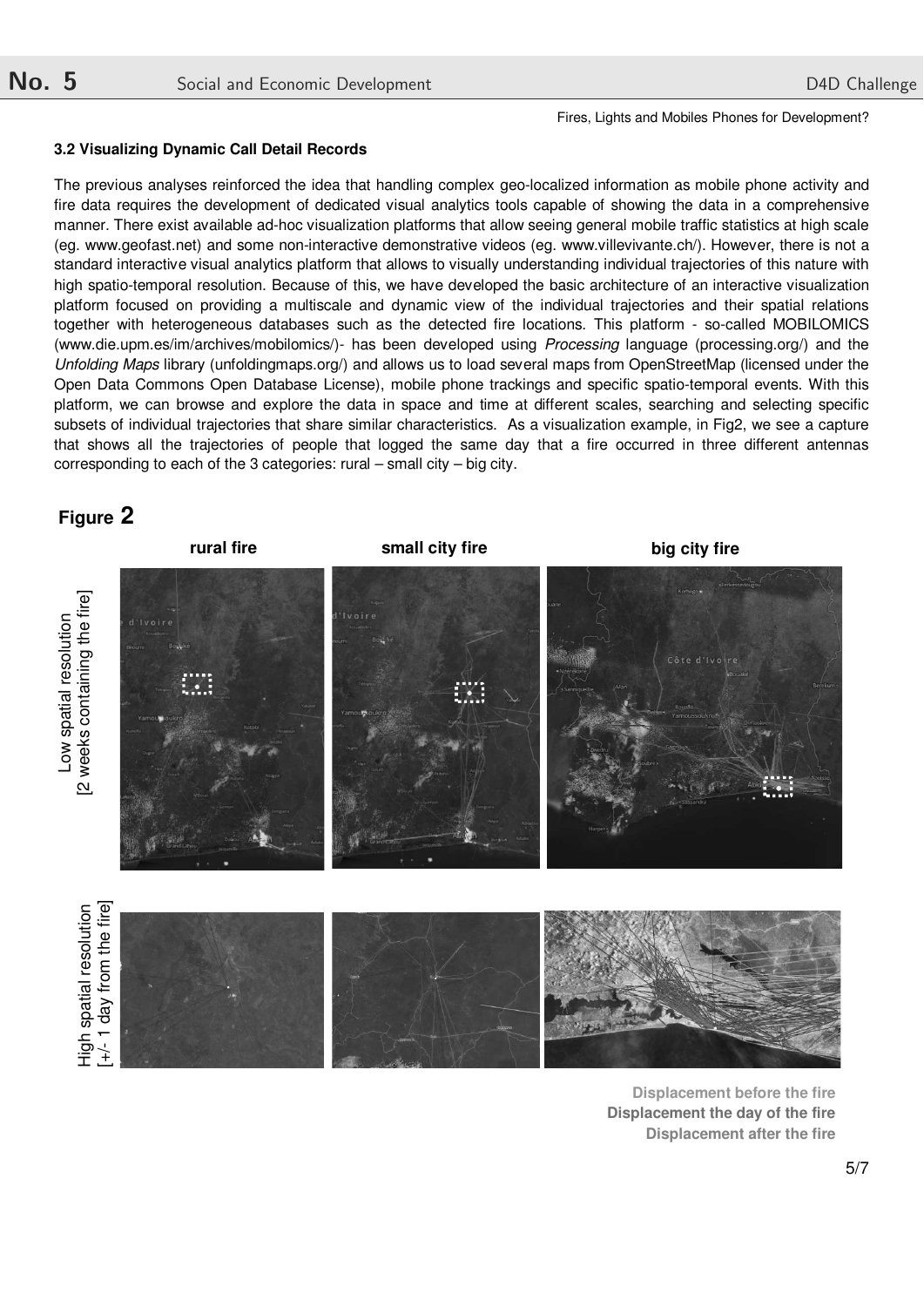## **4. Discussion and open questions**

In this report we have presented the idea of merging fire, night lights and mobile phone information to explore behavioral fingerprints that might be useful for development. We have introduced some analytical methodologies, shown preliminary data analysis and developed an interactive visualization platform that allows integrating and exploring individual trajectories and fire data with high spatiotemporal resolution. While this research is in progress, and the preliminary discoveries neither are concluding nor statistically significant, we have better understood the kind of questions related to development that this data might answer, and we have found some useful clues encouraging further investigation. The relation between phone calls and light at night data suggests that the previous works relating light data with macroeconomic indicators as GDP might be improved by adding mobile data analytics to the mix, so that a finer scale both in time and scale becomes feasible to not only measure economic activity, but also to characterize urban and rural areas. Regarding the potential effect of fires in mobile phone activity – and potential proxy indicators of human behavior - , we have identified some changes in the patterns of calls at hourly scale just after a fire occurred. We hypothesize that this information – and the time needed to recover a normal calling pattern - might be used to track the recovery of a zone after a fire emergency. Further research should be done to understand the particular cases depending on the nature of the fire (eg. urban fire, agricultural related fire or conflict fire) that might be approached by crossing this output with emergency records or field surveys, and with potential use to optimize emergency resources and protocols. When analyzing the effect of fires at longer time scales – i.e weeks, we have identified some data biases that imply normalization challenges that should be investigated. However, these long term effects could be of high interest. For instance, in an urban environment, we might imagine some people forced to change their home or job location because of a fire. In a rural environment, we might imagine this impact translated into a decreased agricultural activity. At a broader scale we could infer possible economic deceleration due to devastating fires thanks to phone activity records -other official resources should be used to verify and extract robust characterization and classification of these social dynamics. For further research, it would be extremely useful to dispose of a longer dataset of mobile phone activity, as we suspect that there will be many antennas close to the almost 60000 fires identified during the 5 months studied. The effects of the subsampling of the mobile dataset remain unknown and it would be interesting to asses which subsample is representative and optimal for this kind of research. In future developments, we expect to include the data analysis methods and different ground truth data from the off-line world into the visualization interface, with special emphasis in the dynamic properties of the individual trajectories data in order to better understand the particular flows in and out the fire locations depending of the nature and consequences of the fire.

### **Acknowledgments**

The authors would like to thank Eva Kaplan and Constanza Blanco for their fruitful discussions and feedback on the study. This research was partially funded by the Picata program from the Moncloa Campus of International Excellence, Universidad Politécnica de Madrid and Universidad Complutense de Madrid, Spain.